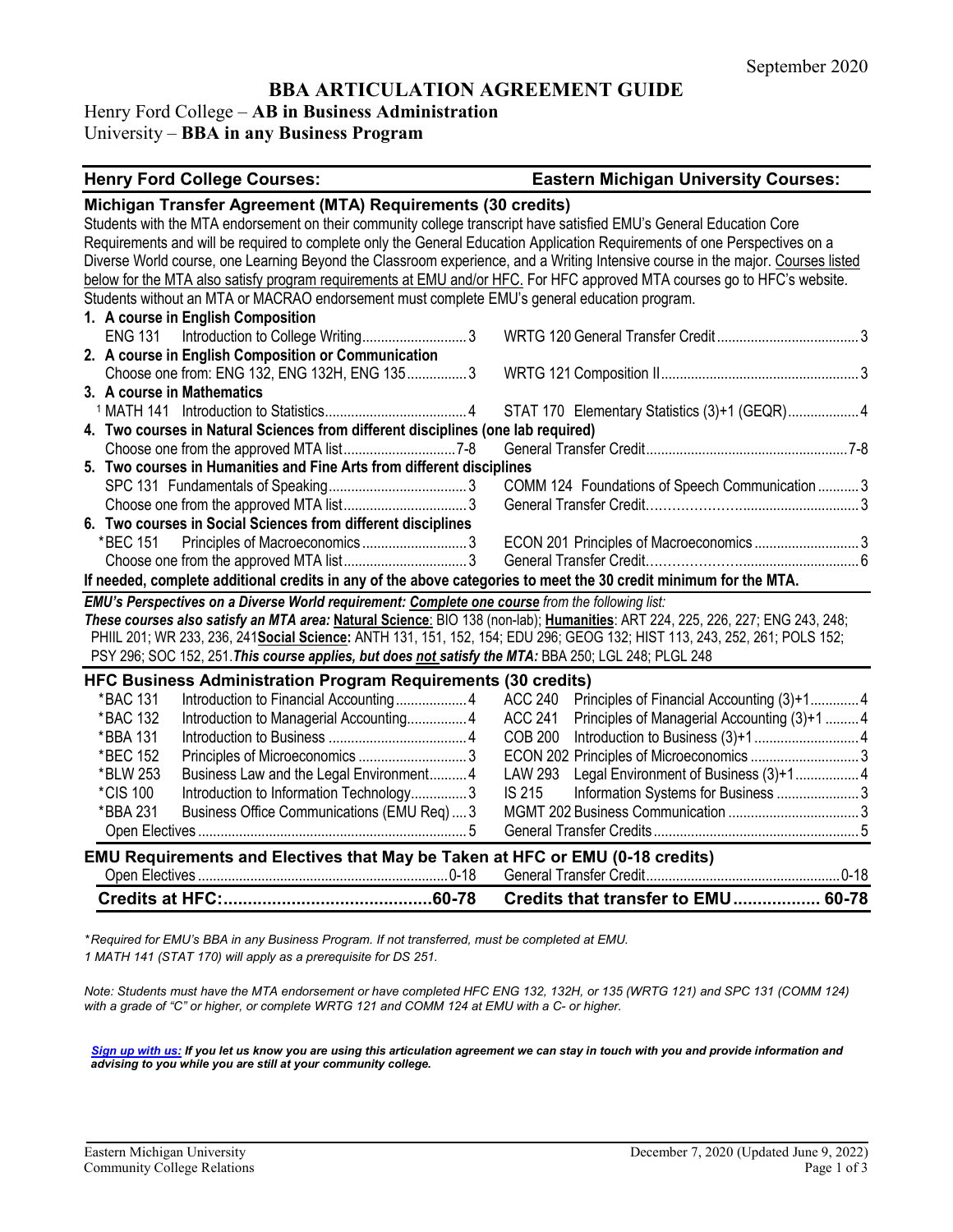# **BBA ARTICULATION AGREEMENT GUIDE**

## Henry Ford College – **AB in Business Administration**

University – **BBA in any Business Program**

### **Completion of EMU's BBA Program**

# **Major Requirements (42-60 credits)**

| <b>Business Core (18 credits)</b>                  |  |
|----------------------------------------------------|--|
|                                                    |  |
|                                                    |  |
| MGMT 386 Organizational Behavior & Theory3         |  |
|                                                    |  |
|                                                    |  |
| OM 374 Introduction to Production/Operations Mgmt3 |  |

#### **Discipline Requirements (24-33 credits)**

Students may complete discipline requirements in any of the following areas:

accounting, accounting information systems, computer information systems, economics, entrepreneurship, general business, marketing, management, finance, supply chain management

## **Writing Intensive Requirement**

Each student must complete a writing intensive course as part of the major. Consult your advisor for course options.

**Combined Degree Opportunities:** Accounting offers a 150 credit hour Combined BBA+MS in Accounting and Taxation; Accounting Information Systems offers a 150 credit hour Combined BBA+MS in Accounting Information Systems and Accounting. More information can be found in EMU's catalog.

## **LBC Requirement**

One Learning beyond the Classroom (LBC) course or noncredit experience must be completed at EMU. Consult College of Business advisor for options.

## **General Credits**

Complete enough additional electives to bring the credits at EMU to 42 credits and the total credits for the program to 124 credits.

| Minimum Credits at EMU: 42-60 |  |
|-------------------------------|--|
|                               |  |
|                               |  |

#### **Sample Sequence for completing the program:**

*Students following this agreement have the option of selecting any of the following disciplines to complete the BBA: accounting, computer information systems, economics, entrepreneurship, general business, marketing, management, finance, or supply chain management. The recommended course sequence for each discipline can be obtained from the COB Advising Center.* 

| <b>First Semester</b><br>Discipline Requirements or Electives  6-9  | 12-15 credits |
|---------------------------------------------------------------------|---------------|
| <b>Second Semester</b><br>Discipline Requirements or Electives  6-9 | 12-15 credits |
| <b>Third Semester</b>                                               | 12-15 credits |
| <b>Fourth Semester</b>                                              | 6-15 credits  |

*\*The minimum credits required to graduate is 120 but the total will vary depending on the business discipline completed at EMU and the program completed at HFC. If enough credits are not transferred, additional credits will need to be completed at EMU to satisfy the minimum required for graduation.*